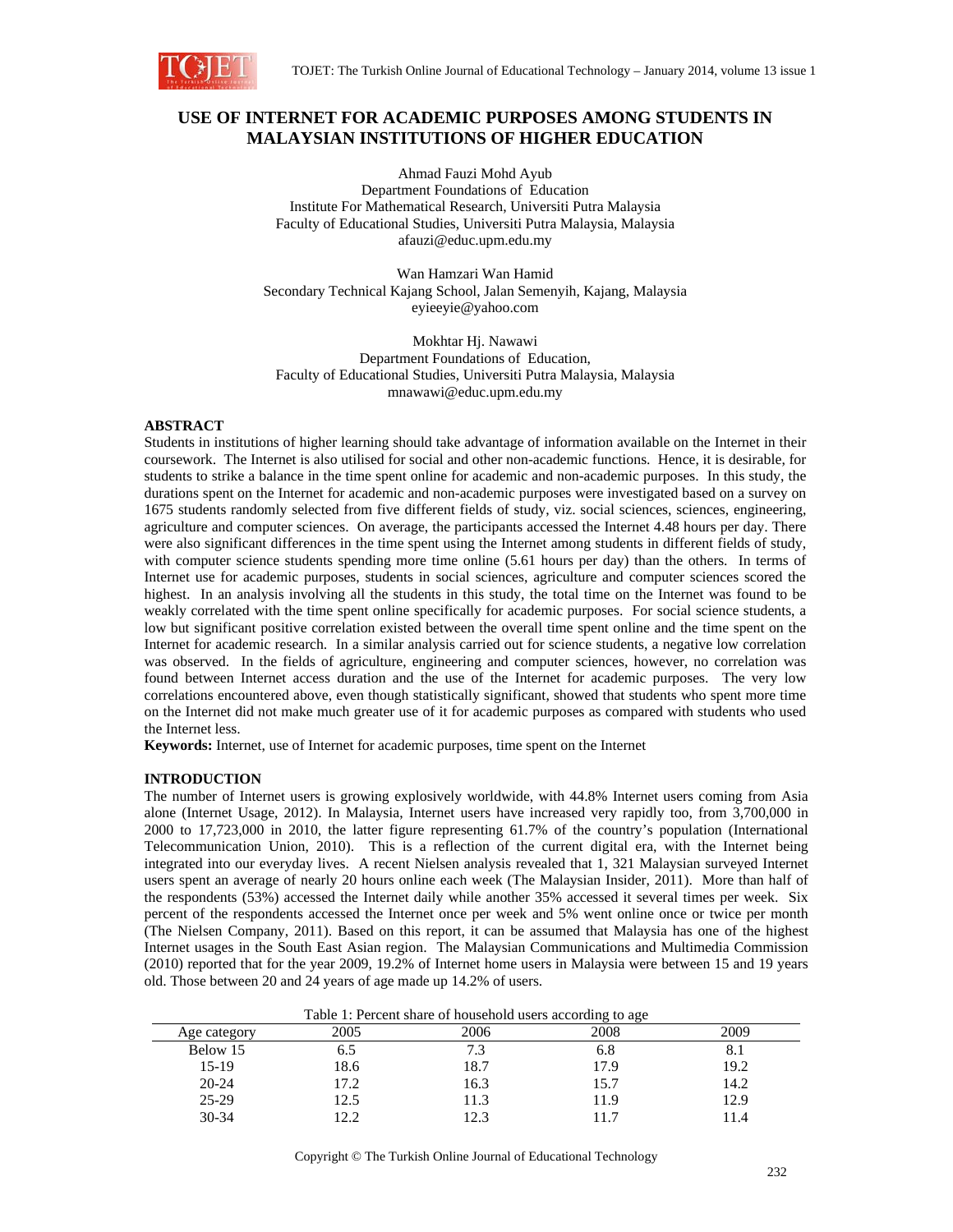|              |      |      |      | TOJET: The Turkish Online Journal of Educational Technology – January 2014, volume 13 issue 1 |  |
|--------------|------|------|------|-----------------------------------------------------------------------------------------------|--|
| 35-39        | 9.9  | 10.4 | 11.2 | 9.5                                                                                           |  |
| $40 - 44$    | 9.6  | 10.6 | 9.3  | 9.4                                                                                           |  |
| 45-49        | 5. I | 6.1  | 6.1  | 5.1                                                                                           |  |
| 50 and above | 8.4  |      | 9.4  | 10.2                                                                                          |  |

(Malaysian Communications and Multimedia Commission (2010, p. 10)

These statistics reveal that most Internet users in Malaysia were aged between 15 -34 years; thus this age group encompasses Malaysian higher education students who are normally of ages between 19 and 34 years. Besides the library, the Internet is an important source for information for learning and research. The Internet allows students to broaden their academic experience, access important information and communicate with others within the academic community (Tella, 2007). This has a significant impact on learning, especially for students in higher learning institutions (Edmunds, Thorpe & Conole, 2010).

Despite the many obvious advantages of the Internet to students, the amount of time spent by some higher education students online might be cause for concern. Students who have difficulty controlling their time spent online may suffer from Internet Addiction, resulting in their studies being adversely affected (Young, 1998; Chen & Peng, 2008, Cao & Su, 2007). Much research has been conducted to examine the time spent by students accessing Internet. For example, Yu (2001) found that, on average, university students spent 164 minutes per day on the Internet. Robinson (2005) found that 47% of African-American college students spent an average of two hours per day online while a small percentage of the students spent 5 – 6 hours. In a research involving students from nine different faculties in a Turkish university, Toprackci (2007) found that 15.4% accessed the Internet more than 3 hours per day, while 62.9% accessed the Internet between 1 to 3 hours per day. A study by Guan, Mohammed Isa, Hashim, Kumar Pilai and Harbajan Singh (2012), based on a sample of 162 medical students in Malaysia, revealed that the average duration of time spent by these students on the Internet was 13.31 hours. In Nigeria, the findings of Awolleye and Siyanbola (2006) indicated that, on average, university students would acces the Internet one hour per week. Tella (2007) reported that a majority of students from a Botswana university accessed the Internet 1-5 hours per week.

There are also comparative studies on the time spent online by students from different fields of study at the university. An earlier study by Odell, Korgen, Schumacher and Delucchi (2000) showed that science students accessed the Internet on an average of 8.5 hours per week, as compared with 4.6 hour per week for social science students. Anderson (2001) divided students according to various groups, such as physical science students (majoring in chemistry, computer science and engineering), students taking a combination of arts and life sciences (majoring in biology, criminal law and psychology) or liberal arts students (majoring in business, English and history). On average, the students accessed the Internet 100 minutes per day, but physical science students spent more time on the Internet as compared with students from the other two groups. A similar study conducted by Sam, Othman and Nordin (2005) on Universiti Malaysia Sarawak undergraduate students found that they used the Internet 9.2 hours per week on average. Students from the Faculty of Computer Science and Information Technology and the Faculty of Applied and Creative Arts were found to be online longer than those from the other faculties (Faculty of Resource Sciences and Technology, Faculty of Engineering, Faculty of Social Sciences, Faculty of Economic and Business, Centre for Language Studies, Faculty of Cognitive Sciences and Human Development). This shows that science students, including those taking engineering and computer science, were online for a longer period compared to students in social sciences and other fields.

Advances in computer technology have enabled the Internet to serve as a platform not merely to seek information, but also to exchange ideas and knowledge with other users, and obtain expert opinions via email, teleconferencing, chatting and other avenues. Nevertheless, the advent of social network sites such as Facebook, Twitter, Linkedin and others that include chatting and online games have changed the perception on Internet use from one that is associated with learning to that of a socializing facility. Such website applications have resulted in the Internet being used for both academic and non-academic activities.

Several studies have been conducted to identify the use of Internet among youth and students in institutions of higher education. For example, a study by Chan and Fang (2007) on young people in Hong Kong found that the Internet was used for different purposes such as for making friends, shopping, listening to music, having fun, completing homework, and searching for information on further education. Aslanidou and Menexes (2008) who collected samples from 418 high school students in four Greek cities found that Internet access remained at a very low level and was insufficiently used for academic purposes. In a research conducted on 883 school students in Lebanon (Hawi, 2012), 84.2% students used the Internet for communication and email, 65.7% for information search and for research, and 51.8% for entertainment such as online games and music.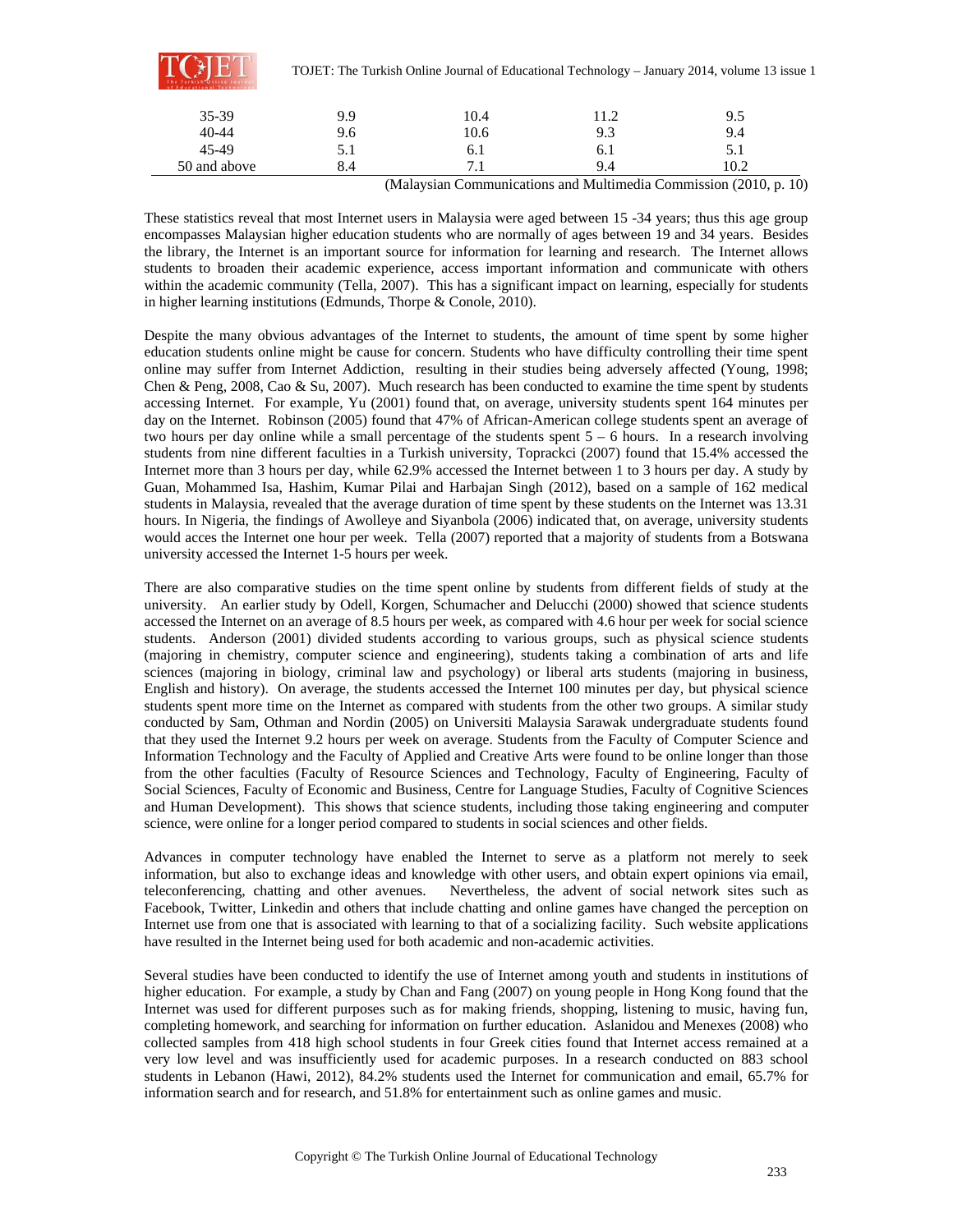

Tadasad, Maheswarappa and Alur (2003), who carried out studies at the PDA College of Engineering, Gulbarga, observed that Internet use among students in several engineering fields was confined to general or recreational purposes such as receiving and sending emails, games and entertainment. Rüzgar (2005) surveyed 744 students at Marmara University in Istanbul and found 52% of the respondents spent 6 to 20 hours a week surfing the Internet. The majority of them used the Internet for e-mail services. A research conducted by Omotayo (2006) among 664 undergraduate students at the Obafemi Awolowo University, Nigeria, indicated that 97.1% of the respondents used the Internet for e-mail and 53.9% for academic information. Toprackci's (2007) finding showed that 32% of the higher education students went online for various reasons such as chatting, reading news (41.7%), courses related activities (49.1%), e-mail (59.2%) and playing games (29.5%). Findings from Shen and Shakir (2009) in one public and one private university in United Arab Emirates showed that 86% of the respondents accessed on the Internet daily for the following purposes: to seek information (24%), e-mail (15%), chatting (13.6%), entertainment (13.4%) and online discussions (6.84%). Only 4.95% stated that they used Internet for academic purposes. Findings from Ritter and Lemke (2000) indicated that 89% of the students utilized the various media and facilities available on the Internet for study purposes.

In Malaysia, Noor Ismawati (2003) reported that students in Universiti Malaya used the Internet for communication, online purchasing, assignments, personal activities and searching academic resources. She also found that students used the Internet more for social and entertainment purposes than for academic activities. A similar study by Sam, Othman and Nordin (2005) reported that the Internet was used for e-mail (98.6%), research (95.9%), entertainment (85.1%) and for gathering product and service information (82.4%). Other nonacademic Internet use included the downloading of software and games (66.2%), assessing newsgroups (56.8%) and chatting (50%). On average, the students spent 9.2 hours per week on the Internet. Balakrishnan (2010), in a study of 92 undergraduate students in a Malaysia university revealed that even though the majority of the students used the Internet to find books in the library, 32.6% reported that they never used the Internet to search for books. Students preferred to use search engines such as Yahoo, Google and others to supplement materials provided by the University library, such as Proquest, university E-Learning resources, university web resources and university library publications.

Previous studies have also shown that students (especially those in institutions of higher learning) used the Internet for different purposes, *viz.* academic research, online socializing and entertainment. The time spent using the Internet also differed in each study. In this connection, studies on the time spent by students browsing the Internet should be conducted frequently since the technology is continually changing. More and more applications via the Internet have been developed. The latest trend shows social and entertainment websites to be gaining popularity, with the number of users subscribing to such websites increasing every day. Websites could influence how students use the Internet in future, and how learning styles change.

## **RESEARCH OBJECTIVES**

The purposes of this study were to identify:

- a. The time spent on the Internet among students in institutions of higher education
- b. The differences in the time spent on the Internet among students from different fields of study in institutions of higher education
- c. The time spent on the Internet for academic purposes among students in institutions of higher education
- d. The differences in Internet use for academic purposes among students from different fields of study in institutions of higher education
- e. The relationship between the time spent on the Internet and the extent of Internet use for academic purposes among students in institutions of higher education

## **RESEARCH METHODOLOGY**

This survey study was conducted in a Malaysian university. The study population comprised students from five fields of study in a Malaysian university, namely social sciences, sciences, engineering, agriculture and computer science. A stratified random sampling was implemented with the aim of identifying differences that might exist between the different fields of study. This approach also ensured that the samples selected were representative of each subject field (Salkind, 2005). From a total of 1675 respondents, 388 respondents were from the social sciences, 393 from the sciences, 331 from engineering, 325 from agriculture and 237 from computer science. Respondents was those who volunteered and confidential. The questionnaires were distributed during week nine to twelve in the university calendar. First of all, the researchers will look into the academic time table to identify which class consists of targeting participants to make sure we get the minimum number of respondents. The second steps is to seek permission form the lecturer to distribute questionnaires to the respondents at the end of the lecture.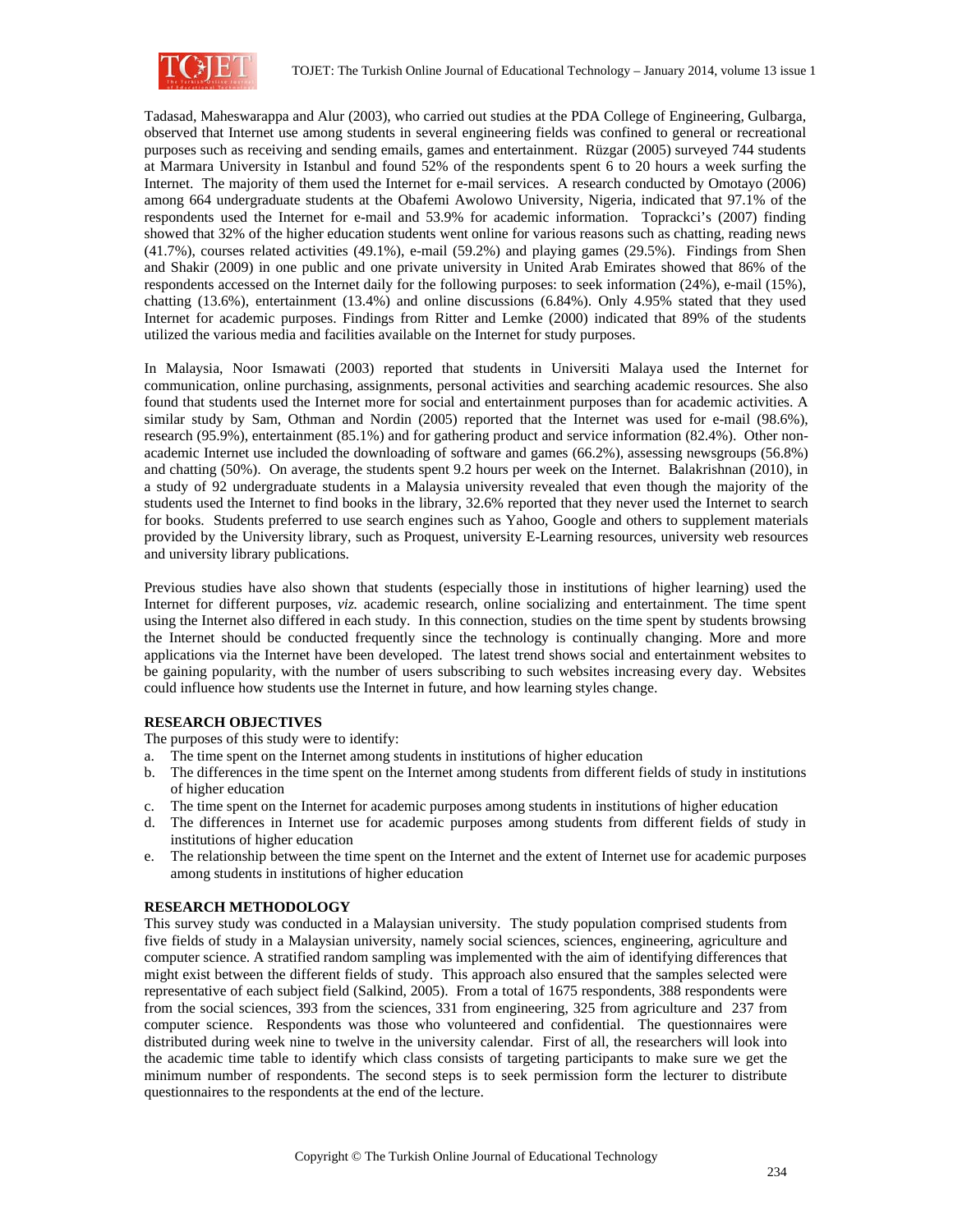

For the purpose of the study, a questionnaire was prepared for a survey to obtain information on the use of the Internet for academic purposes as well as the overall time spent on the Internet by students in institutions of higher education. This questionnaire was administered to participants using print-based survey. The instrument for the study was a questionnaire consisting of two parts. Part A gathered demographic information of the respondent. To measure the use of the Internet for academic purposes, we developed 11 items.This instrument was based on a 5-point Likert scale, with the highest score (5) representing a positive attitude (strongly agree) and the lowest score (1) denoting a negative attitude (strongly disagree). Items used for this part will measure how the respondents use Internet to seek information for their academic activities. Besides that, respondent also will give their opinion how they use emails, forum and library website when log in to Internet.

A pilot study was conducted on 66 students in the same university to measure the reliabilty of the instrument in section B. The reliability of the instrument to measure the Internet usage for academic purposes are 0.860, was deemed acceptable for the actual study.

## **FINDINGS**

In institutions of higher learning, time management is very important since the duration of study per semester is short (14 weeks). Students need to attend lectures and to participate in other academic activities. Besides that, they are also involved in college activities and other pursuits. Accordingly, students who access Internet excessively could face problems such as absenteeism due to tiredness, non-participation in sports, failure to complete assignments and other shortcomings that could affect their academic performance.

The first objective of the study was to determine the time spent on the Internet by students in institutions of higher learning. In this study, the Internet access time was measured based on the number of hours students spent online daily (Table 2).

|                        | Table 2: Demographic Information |              |           |
|------------------------|----------------------------------|--------------|-----------|
|                        |                                  | N            | %         |
| Gender                 | Male                             | 782          | 46.7      |
|                        | Female                           | 893          | 53.3      |
| Respondents            | <b>Computer Science</b>          | 237          | 14.1      |
|                        | <b>Social Sciences</b>           | 388          | 23.2      |
|                        | <b>Sciences</b>                  | 394          | 23.5      |
|                        | Engineering                      | 331          | 19.8      |
|                        | Agriculture                      | 325          | 19.4      |
|                        |                                  | Mean (hours) | <b>SD</b> |
| <b>Internet Access</b> | <b>Computer Science</b>          | 5.61         | 3.38      |
|                        | Social Sciences                  | 4.54         | 2.83      |
|                        | <b>Sciences</b>                  | 3.87         | 2.73      |
|                        | Engineering                      | 4.92         | 3.31      |
|                        | Agriculture                      | 3.85         | 3.10      |

The overall mean for time spent using the Internet was 4.48 hours per day (SD= 3.11). Comparing the fields of study, computer science students spent the most time browsing the Internet, spending 5.61 hours per day. This was followed by engineering students (4.92 hours per day) and social science students (4.54 hours per day). Respondents studying agriculture spent the least time on the Internet time (3.85 hours per day). An analysis of variance (ANOVA) was conducted to evaluate these differences statistically (Table 3).

| Table 3 : Analysis of variance (ANOVA) on the time spent using the Internet |          |      |        |        |              |  |
|-----------------------------------------------------------------------------|----------|------|--------|--------|--------------|--|
|                                                                             | Sum of   | df   | Mean   | F      | Significance |  |
|                                                                             | Squares  |      | Square |        |              |  |
| Between groups                                                              | 641.12   |      | 160.28 | 17.257 | .000         |  |
| within groups                                                               | 15501.65 | 1669 | 9.29   |        |              |  |
| Total                                                                       | 16142.77 | 1673 |        |        |              |  |

Table 3 shows a significant difference among the overall means for the duration on the Internet for students from different subject fields  $[F(4,1669) = 17.26, p = .000]$ . The Tukey Post-Hoc Test was used to identify significant differences between pairs of means (Table 4).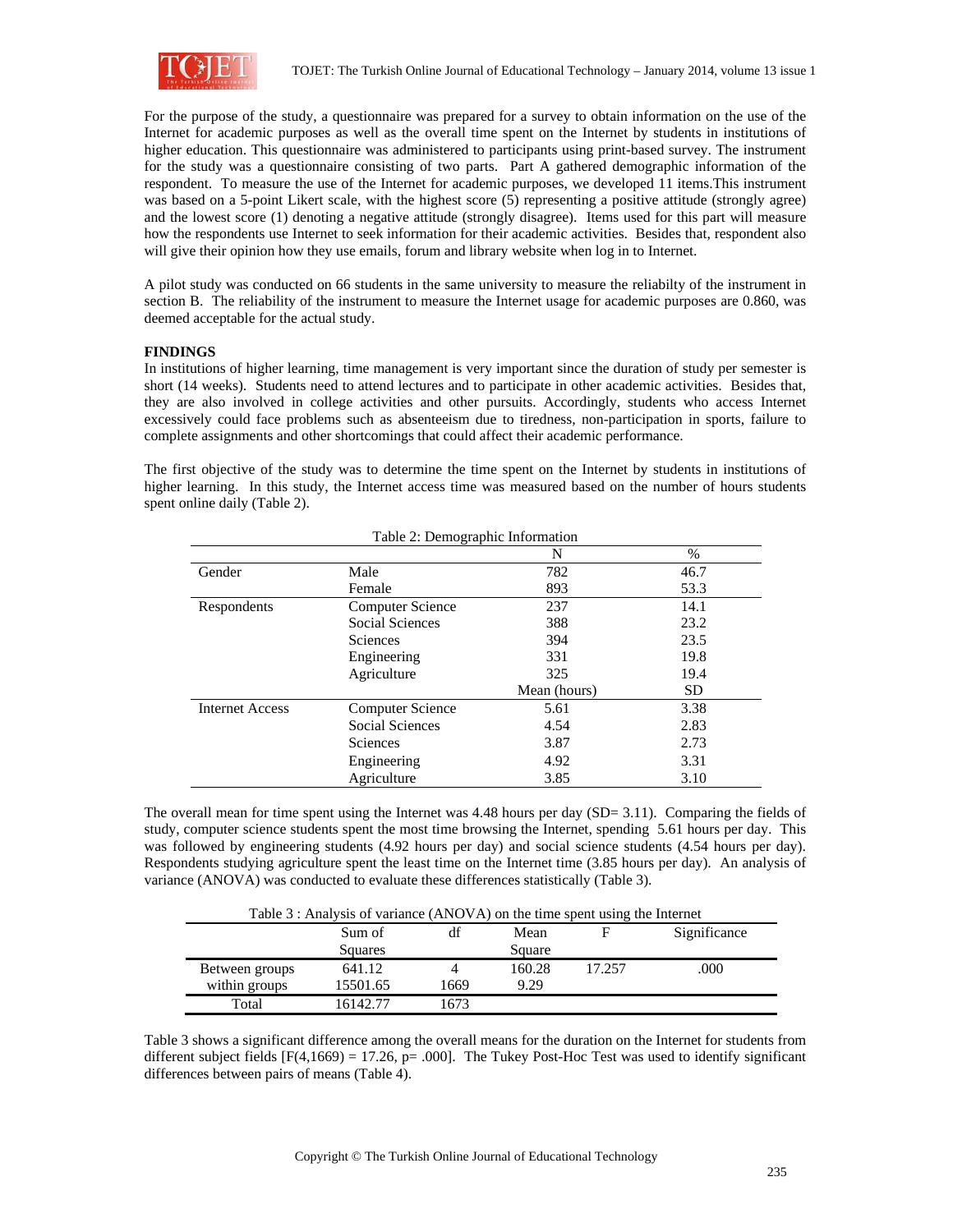

| field $(i)$               | field $(J)$                | Significance |
|---------------------------|----------------------------|--------------|
| Social Science $(M=4.54)$ | Sciences $(M=3.87)$        | 0.020        |
|                           | Agriculture $(M=3.85)$     | 0.024        |
|                           | Computer Sciences (M=5.61) | 0.001        |
| Science $(M=3.87)$        | Engineering $(M=4.92)$     | 0.000        |
|                           | Computer Sciences (M=5.61) | 0.000        |
| Engineering $(M=4.92)$    | Agriculture $(M=3.85)$     | 0.000        |
| Agriculture $(M=3.85)$    | Computer Sciences (M=5.61) | 0.000        |

|  |  |  | Table 4: Tukey Post-Hoc Test on the time spent using the Internet |
|--|--|--|-------------------------------------------------------------------|
|  |  |  |                                                                   |

Table 4 indicates that there were significant differences in the time spent on the Internet between students of computer science (M=5.61) and students of the social sciences (M = 4.54), science (M = 3.87) and agriculture (M=3.85). Besides that, engineering students were also online signifcantly longer than students in the sciences (M=3.87) and agriculture (M= 3.85). Finally, social science students also accessed the Internet signifcantly longer than students in the science ( $M=3.87$ ) and agriculture ( $M=3.85$ ). This analysis showed that in terms of the time spent browsing the Internet by students, there was significant variations accoding to the area of study the students were registered in.

This study was also examined whether the time spent on the Internet had been for the purpose of academic research. Eleven items created by the researcher were used to determine this.

Overall mean duration in Internet use for academic purposes was  $3.64$  hours (SD = .645). Students in social sciences, agriculture and computer science attained the highest means, while those in the sciences used the Internet least for academic purposes (Table 5).

| Tuble 3: 0 Term mean miernet abage for academic parposes |                   |              |                           |  |  |  |
|----------------------------------------------------------|-------------------|--------------|---------------------------|--|--|--|
|                                                          | No of respondents | Mean (hours) | <b>Standard Deviation</b> |  |  |  |
| Social sciences                                          | 388               | 3.68         | 0.62                      |  |  |  |
| <b>Sciences</b>                                          | 393               | 3.52         | 0.66                      |  |  |  |
| Engineering                                              | 331               | 3.64         | 0.65                      |  |  |  |
| Agriculture                                              | 325               | 3.68         | 0.64                      |  |  |  |
| Computer Science                                         | 237               | 3.68         | 0.64                      |  |  |  |
| Overall mean                                             | 1675              | 3.64         | 0.65                      |  |  |  |
|                                                          |                   |              |                           |  |  |  |

Table 5: Overall mean Internet usage for academic purposes

The mean and standard deviation for the 11 items to measure the use of the Internet for academic purposes are as shown in Table 6. The highest mean is related to the use of the Internet to seek information for learning activities (Mean = 4.18, SD = .85). Students in agriculture (Mean = 4.34, SD = .73) scored the highest for this item, followed by social science students (Mean = 4.23, SP= .75) and science students (Mean = 4.20, SD = .88). The second highest mean for Internet use for searching for materials to complete assignments (Mean  $= 4.17$ , SP  $=$  .83). Students in agriculture (Mean  $=$  4.31; SD  $=$  .76) achieved higher mean scores as compared to the social science students (Mean =  $4.23$ ; SD= .78) and science students (Mean =  $4.22$ , SD = .82). The item relating to the usage of e-mail to communicate with the lecturers received the lowest score (Mean =  $3.27$ , SD = 1.16). Analysis by field of study showed that students in computer sciences used e-mail to communicate with their lecturers more often (Mean =3.53, SD =1.05), followed by engineering students (Mean = 3.55, SD = 1.12). Science students did not seem to use the e-mail so much for this purpose (Mean  $= 2.93$ , SD  $= 1.22$ ).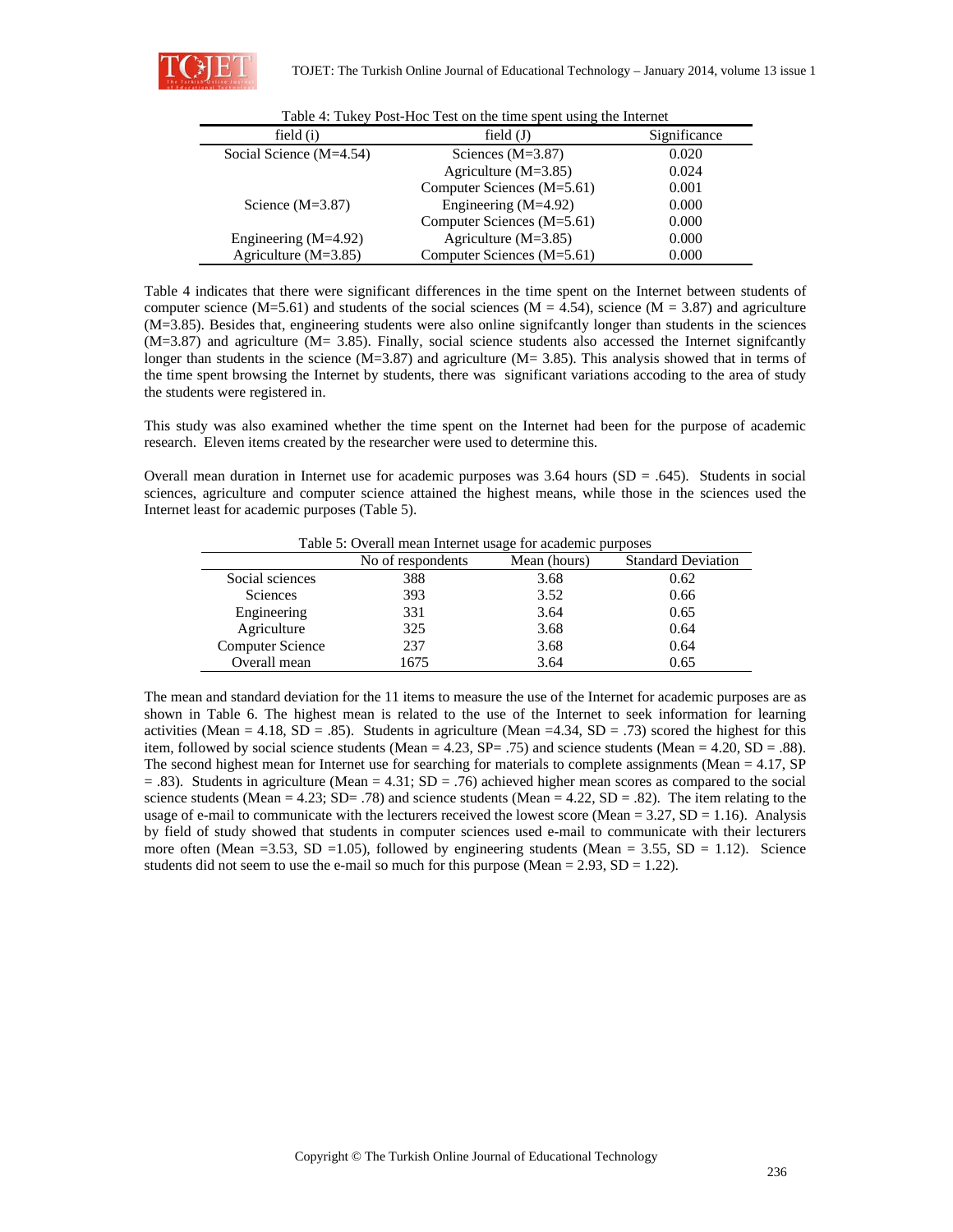

|                                                                                                                                            | Table 6: Internet use for academic purposes based on fields of study |                     |                                    |                 |              |                 |              |           |      |           |      |           |
|--------------------------------------------------------------------------------------------------------------------------------------------|----------------------------------------------------------------------|---------------------|------------------------------------|-----------------|--------------|-----------------|--------------|-----------|------|-----------|------|-----------|
|                                                                                                                                            | Social<br>Science<br>Engineering<br>Science                          |                     | Agriculture<br>Computer<br>science |                 |              | Overall mean    |              |           |      |           |      |           |
|                                                                                                                                            | M                                                                    | SD                  | $\mathbf M$                        | $\overline{SD}$ | $\mathbf{M}$ | $\overline{SD}$ | $\mathbf{M}$ | <b>SD</b> | M    | <b>SD</b> | M    | <b>SD</b> |
| I seek information from the<br>for<br>Internet<br>learning<br>activities                                                                   | 4.23                                                                 | .75                 | 4.20                               | .88             | 4.02         | 1.01            | 4.34         | .73       | 4.08 | .79       | 4.18 | .85       |
| I search for materials from<br>the Internet to complete my<br>assignment                                                                   | 4.23                                                                 | .78                 | 4.22                               | .82             | 3.98         | .97             | 4.31         | .76       | 4.05 | .78       | 4.17 | .83       |
| $\mathbf I$<br>inform<br>friends<br>my<br>concerning useful websites<br>related with the courses<br>taken.                                 | 3.71                                                                 | 1.0<br>3            | 3.55                               | 1.01            | 3.60         | 1.00            | 3.67         | 1.01      | 3.62 | .90       | 3.63 | 1.00      |
| I put bookmarks to websites<br>related to my course of<br>study so that I could access<br>them easily in future.                           | 3.59                                                                 | 1.1<br>3            | 3.14                               | 1.16            | 3.62         | 1.08            | 3.51         | 1.14      | 3.70 | 1.00      | 3.49 | 1.13      |
| I use email to communicate<br>with my lecturers.                                                                                           | 3.28                                                                 | 1.1<br>1            | 2.93                               | 1.22            | 3.55         | 1.12            | 3.21         | 1.13      | 3.53 | 1.05      | 3.27 | 1.16      |
| I exchange e-mails with my<br>colleagues<br>discuss<br>to<br>matters related with my<br>academic work.                                     | 3.35                                                                 | 1.0<br>7            | 3.16                               | 1.17            | 3.43         | 1.04            | 3.29         | 1.09      | 3.57 | .97       | 3.34 | 1.09      |
| I use the Internet as the<br>main source of information<br>for my studies.                                                                 | 4.11                                                                 | .78                 | 4.09                               | .84             | 3.94         | .91             | 4.18         | .78       | 3.87 | .88       | 4.05 | .84       |
| I<br>frequently<br>the<br>use<br>Management<br>Learning<br>System portal (Putera LMS)<br>as part of my learning<br>activity.               | 3.47                                                                 | 1.0<br>8            | 3.59                               | 1.10            | 3.58         | 1.16            | 3.52         | 1.06      | 3.41 | 1.21      | 3.52 | 1.12      |
| I seek the latest information<br>online<br>enhance<br>to<br>my<br>knowledge related to the<br>taken<br>courses<br>in<br>the<br>university. | 3.73                                                                 | .97                 | 3.60                               | 1.03            | 3.69         | 1.01            | 3.77         | .96       | 3.75 | .97       | 3.70 | .99       |
| I use forums to exchange<br>opinions<br>academic<br>on<br>matters with my friends.                                                         | 3.35                                                                 | 1.1<br>$\mathbf{1}$ | 3.12                               | 1.12            | 3.31         | 1.03            | 3.27         | 1.06      | 3.40 | 1.07      | 3.28 | 1.08      |
| I access the library website<br>search<br>for academic<br>to<br>books.                                                                     | 3.41                                                                 | 1.1<br>$\mathbf{1}$ | 3.15                               | 1.24            | 3.41         | 1.10            | 3.46         | 1.21      | 3.50 | 1.11      | 3.37 | 1.17      |

Table 6: Internet use for academic purposes based on fields of study

M=mean; SD= standard deviation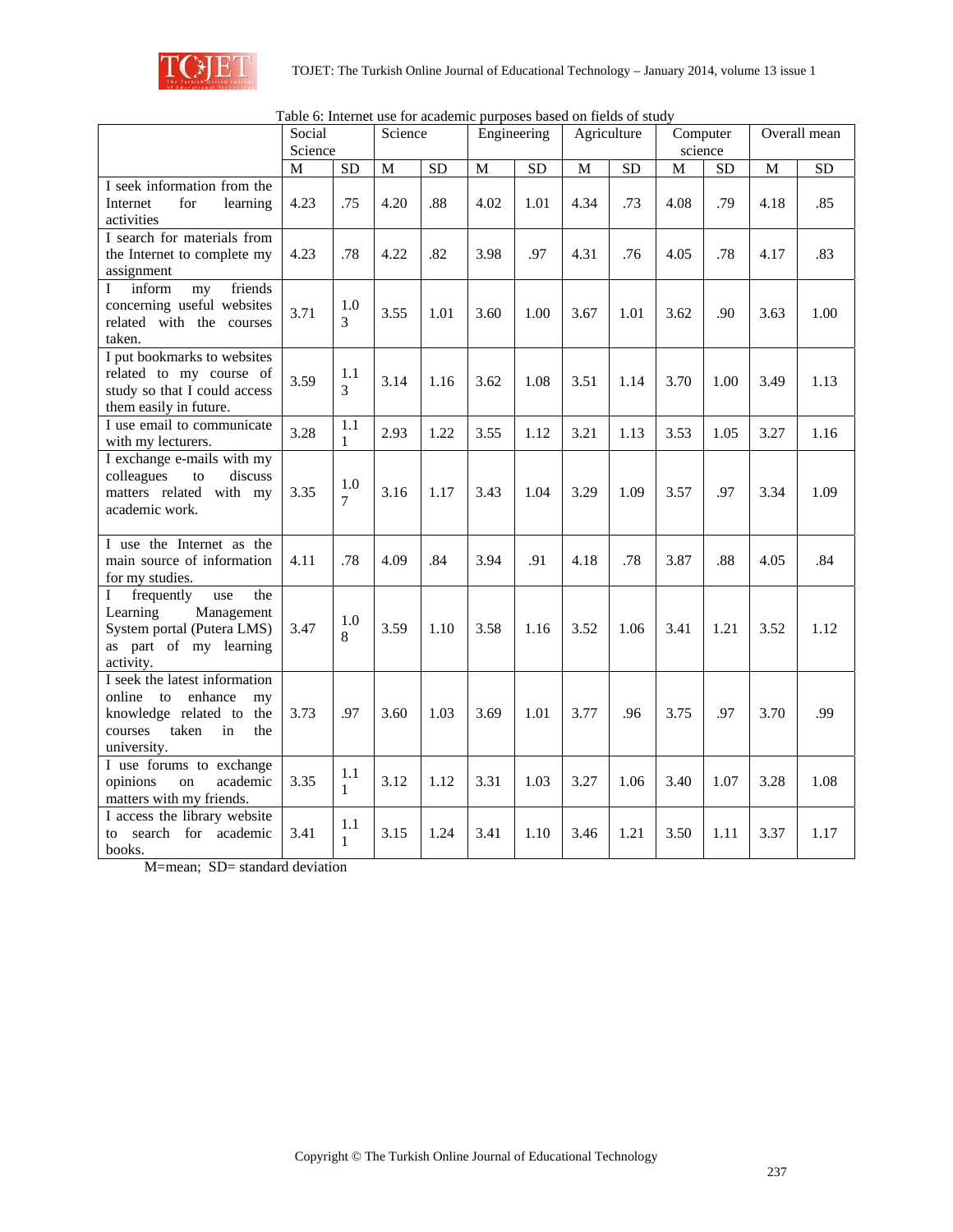

A one-way ANOVA was used to analyze the differences on the use of Internet for academic purposes based on the field of study (Table 7). The results showed significant differences among students in the different fields of study  $[F(4,1674) = 4.29, p = .002]$ .

|  | Table 7: One-Way ANOVA on Internet use for academic purposes among students in different fields of study |
|--|----------------------------------------------------------------------------------------------------------|
|  |                                                                                                          |

|                | Sum of<br>Squares |      | Mean Square |       | Sig |
|----------------|-------------------|------|-------------|-------|-----|
| Between groups | 7.08              |      | 1.769       | 4.291 | 002 |
| within groups  | 688.60            | 1670 | .417        |       |     |
| Total          | 695.68            | 1674 |             |       |     |

The Tukey Post-Hoc Test was conducted to identify student groups which differed significantly in their use of Internet for academic purposes (Table 8)

| Field (i)               | Field (i)                         | Significance |
|-------------------------|-----------------------------------|--------------|
| Science (Mean $=3.52$ ) | Social science (Mean $=3.68$ )    | 0.006        |
|                         | Agriculture (Mean= $3.68$ )       | 0.007        |
|                         | Computer science (Mean $= 3.68$ ) | 0.025        |

Table 9 indicates that students in the social sciences [Mean = 3.68, SD = 0.62], agriculture [Mean = 3.68, SD = 0.64] and computer sciences [Mean =  $3.68$ , SD = 0.64] spent significantly more time using the Internet for academic purposes as compared to science students  $[Mean = 3.52, SD = 0.66]$ 

To explore the relationship between the duration of time spent and the use of Internet for academic activities, the Pearson correlation was performed using data from each field of study (Table 9). Overall, the analysis showed that there was a significant difference in the overall duration spent on the Internet and the use of Internet for academic purposes ( $r = .056$ ,  $p = 0.05$ ). A comparison by each field of study indicated that there was a significant difference between these two variables for social science students ( $r = .194**$ ,  $p = 0.01$ ). For science students, the analysis showed a negative significant correlation between the variables ( $r = -0.105^*$ ,  $p = 0.05$ ). However, for students in agriculture, engineering and computer science, there was no correlation between time spent using Internet and the use of Internet for academic purposes.

Table 9: Relationships between the time spent using the Internet and the use of the Internet for academic

| purposes         |     |                 |                 |             |                |             |             |
|------------------|-----|-----------------|-----------------|-------------|----------------|-------------|-------------|
|                  |     | Social          | <b>Sciences</b> | Agriculture | Engineering    | Computer    | Overall     |
|                  |     | <b>Sciences</b> |                 |             |                | Science     |             |
| Internet time    |     | $.194**$        | $-.105*$        | .001        | .043           | .124        | $.056*$     |
|                  |     |                 |                 |             |                |             |             |
|                  |     |                 |                 |             |                |             |             |
| Strength         | of  | Low             | Low             | No          | No correlation | No          | Low         |
| relationship     |     | Positive        | negative        | correlation |                | correlation | Positive    |
| according        | to  | Correlation     | Correlation     |             |                |             | Correlation |
| Connolly         | and |                 |                 |             |                |             |             |
| Sluckin $(1971)$ |     |                 |                 |             |                |             |             |

\* significant at 0.05;

\*\* significant at 0.01

## **DISCUSSION**

The Internet is widely used by students in institutions of higher education to seek relevant information and materials to complete their assignments or projects. Besides that, most libraries in universities and colleges also subscribe to online journal databases, online books and other academic resources for their students' usage. Clearly, the Internet plays a vital role in the lives of students. Nevertheless, the amount time spent online should be utilized productively. The results of this study showed that students accessed the Internet for 4.48 hours per day on average. Students in the fields of computer science, engineering and social sciences spent the longest time on Internet, as compared with students in the sciences and agriculture. These durations were not far from the results of the Nielsen survey that found Malaysian Internet users spending nearly 20 hours online per week. 4.48 hours per day = 31.4 hours per week, which is one and a half times the Nielsen figure of 20 h. However,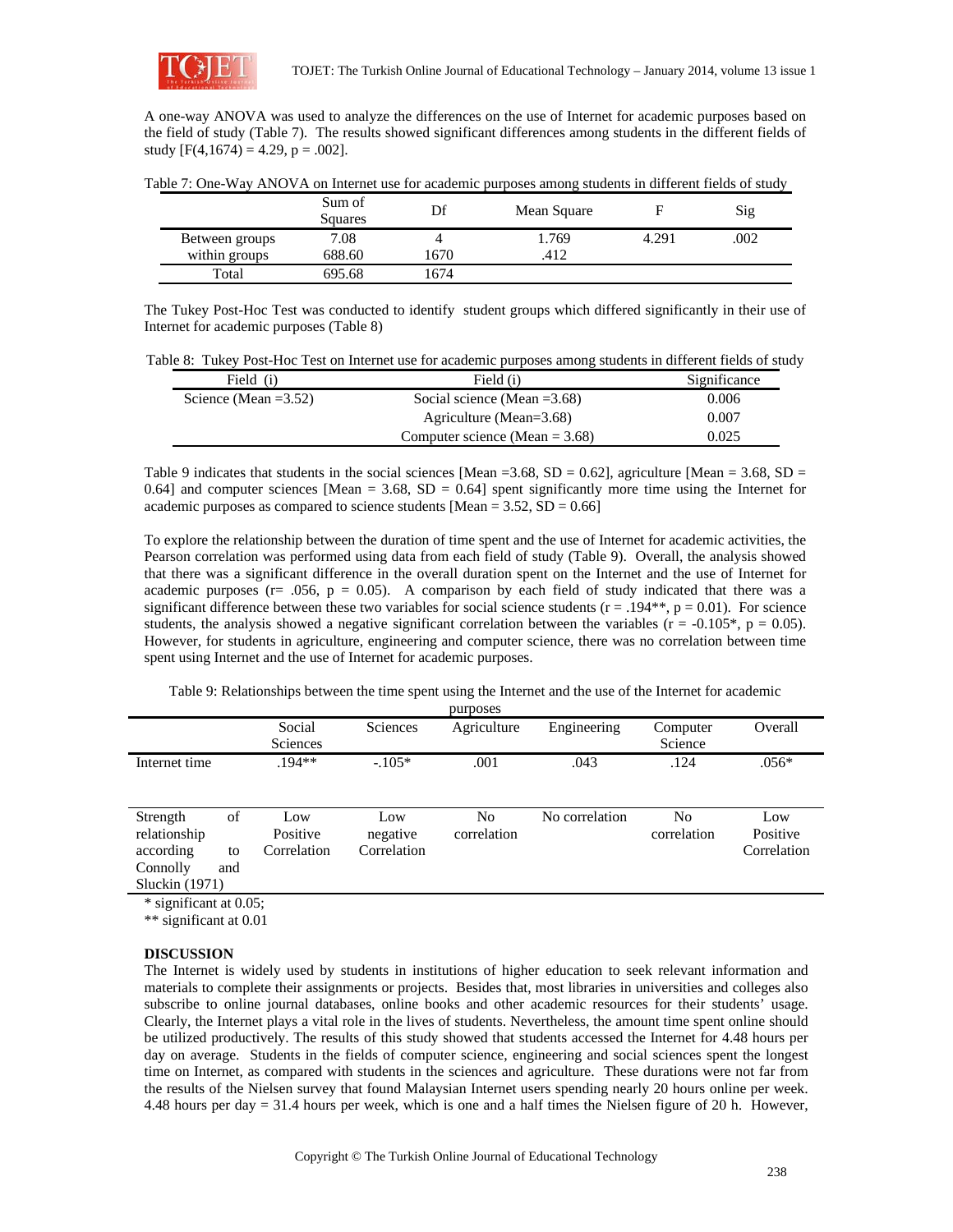

previous studies have shown students spending much less time on the Internet. For example, the study by Yu (2001) found that students spent an average of 2 hour 44 minutes per day on the Internet. Perhaps this is because the study was done in 2001, more than a decade ago when Internet access was not so readily available. Nowadays even smart phones allow Internet access. The same argument may also hold for the following studies. The time spent online from other studies were: Robinson (2005) (2 hours per day), Tropackci (2007) ( $1 - 3$  hours per day), Guan et al. (2012) (13.3 hours per week), Sam, Othman and Nordin [2005) (9.2 hours per week), Ruzgar (2005) (6 – 20 hours per week) and Awolleye and Siyanbola (2006) (1 hour per week). This indicates that students in this study spent considerably more time browsing the Internet as compared with the time spent by students in a number of previous studies.

A previous investigation by Odell et al. (2000) and Anderson (2001) also showed that Internet access time by students also differed according to the field of study. This finding indicated that students in computer science seemed to browse the Internet longer as compared with other students possibly because of the nature of their course which required frequent use of the computer. (For example, they might need to search for computer source codes for their programming work.) Meanwhile, engineering students spent more time on the Internet compared with science and agriculture students. These findings are in line with the results of Sam, Othman and Nordin [2005) who also noted that Malaysian computer science students tended to f longer compared with students of other academic disciplines.

There are various reasons for using the Internet. For example, findings by Chan and Fang (2007), Hawi (2012), Toprackci (2007) showed that students used the Internet both for academic and non-academic purposes. Findings by Aslanidou and Menexes (2008), Tadsad, Maheswarappa and Alur (2003), Shen and Shakir (2009) suggested that use of the Internet among students was more towards non-academic purposes. However, other findings by Omotayo (2006), Ritter and Lemke (2000), Sam, Othman and Nordin (2005) showed the opposite, i.e. the main use of the Internet among students was related to their studies. In the present investigation, the use of Internet for academic purposes was at a moderate level, although social science and agriculture students used the Internet for academic purposes significantly more than students from other fields. Correlation analyses showed a low but positive significant relationship between the time spent by the students and the use of Internet for academic purposes. When the analyses were broken down according to academic discipline, however, only social science students showed such a significant positive correlation whereas no correlation was observed when data for agriculture, engineering and computer sciences students were used. For science students, a significant but negative low correlation between the two variables was found. The very low correlations encountered above, even though statistically significant, implied that students who spent more time accessing the Internet did not make much greater use of it for academic purposes as compared with students who used the Internet less frequently.

## **CONCLUSION**

Research related to Internet use need to be an ongoing endeavor because computer technology advances rapidly and usage habits change accordingly. A myriad of Internet applications have been developed in recent years for different purposes. Applications that are developed for non-academic purposes are more inclined towards socialization and entertainment. Higher education students in different fields of study need to be aware of this so that the amount time spent browsing Internet can be utilized wisely and profitably. This study indicates that there is a difference between the time a student spends on the Internet and the use of Internet for academic activity according to his or her field of study. For example, computer science and engineering students seemed to spend the longest time spent browsing Internet but the correlation analysis indicated that there is no correlation between the amounts of time spent using the Internet and the use of Internet for academic purposes. Hence, whether university students really utilize the Internet purposefully for academic pursuits, or otherwise, is a matter of some concern. A substantial portion of students' time spent surfing the Internet should be dedicated towards the searching of materials related to their studies. Besides that, the Internet should be a medium for students to communicate with their lecturers and friends. The need to access Internet for academic purposes is important in view of the research findings by Cheung and Huang (2005) that link Internet use in the university to better academic performance. Tella (1997), Comunale, Sexton and Voss (2002), Kuh and Hu (2001), Asdaque, Nasir Khan and Abbas Rizvi (2010) and Ogedebe (2012) have also found evidences showing that that accessing the Internet, especially for academic research, contributes significantly to higher academic performance.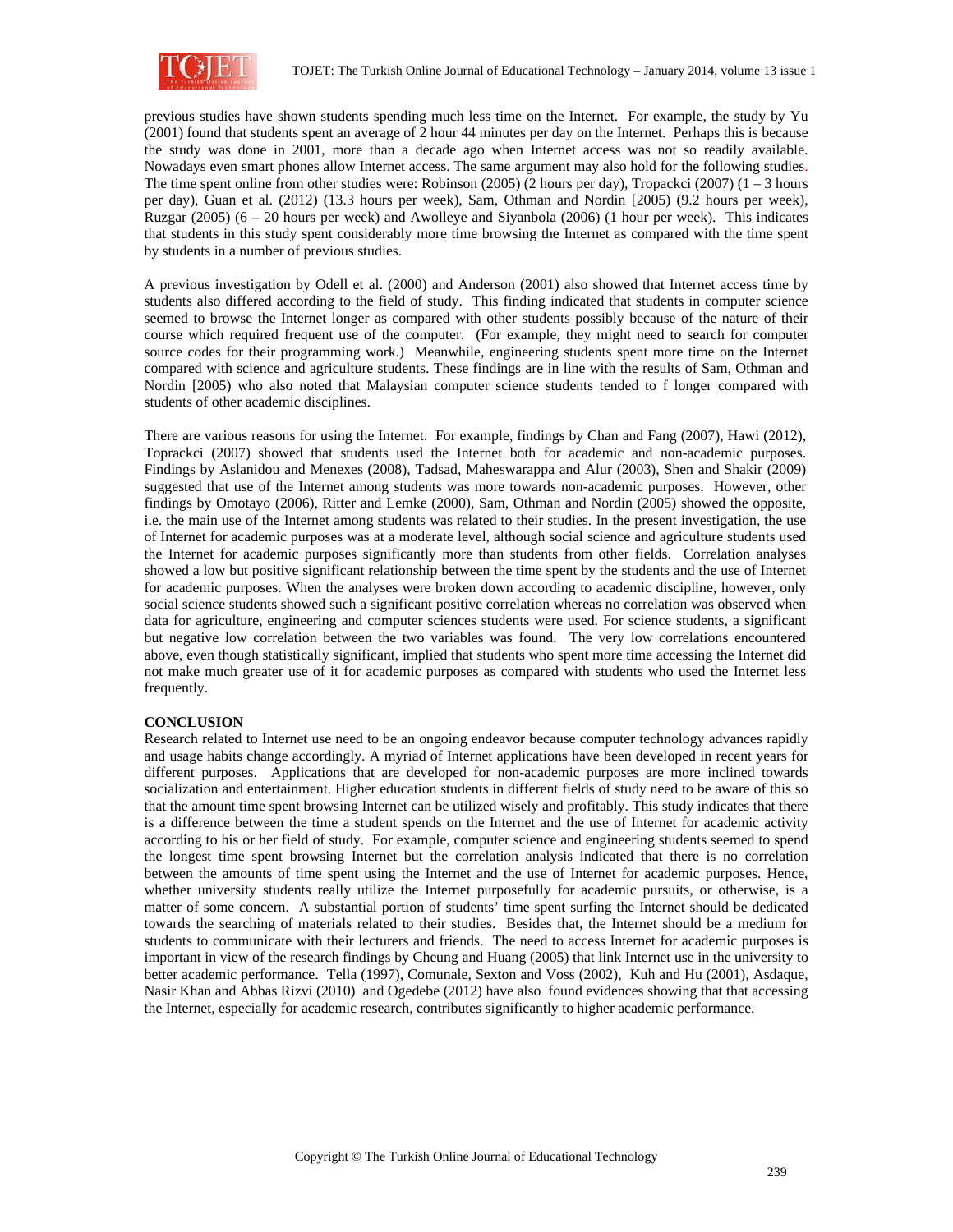

### **REFERENCES**

- Asdaque, M.M., Nasir Khan, M., & Abbas Rizvi, S.A. (2010). Effect of Internet on The Academic Performance And Social Life Of University Students In Pakistan. *Journal of Education and Sociology*, *December* (2010), 21-27
- Anderson, K. J. (2001). Internet use among college students: An exploratory study. *Journal of American College Health*, *50*, 21-26.
- Aslanidou, S & Menexes, G. (2008). Youth and the Internet : Uses and practices in the house. *Computers & Education*, *3*(5), 1375 – 1391.
- Awoleye, O., & Siyanbola, W. (2006). Examining the level of penetration and impact of internet usage amongst Undergraduates in Nigerian Universities -a case study approach. *Current Developments in Technology-Assisted Education.* 3, 1708-1713
- Balakrishnan Muniandy (2010). Academic Use of Internet among Undergraduate Students: A Preliminary Case Study in a Malaysian University. *International Journal of Cyber Society and Education*. *3*(2), 171-178.
- Cao, F. & Su, L. (2007). Internet addiction among Chinese adolescents: prevalence and psychological features. *Child Care Health Dev*. *33*, 275–281.
- Chan, K., & Fang, W. (2007). Use of internet and traditional media among young people. *Young Consumers. 8*(4), 244-256.
- Chen, Y. F., & Peng, S. S. (2008). University students' Internet use and its relationships with academic performance, interpersonal relationships, psychosocial adjustment, and self-evaluation. *CyberPsychology & Behavior*. *11*, 467-469.
- Cheung, W. & Huang, W. (2005) `Proposing a Framework to Assess Internet Usage in University Education', *British Journal of Educational Technology*, *36*(2), 237—53.
- Comunale, C.L., Sexton, L.T., & Voss, A. (2002). The effectiveness of course web site in higher education: An exploratory study. *Journal of Educational Technology Systems, 30*(2), 171-190.
- Edmunds, R., Thorpe, M., & Conole, G. (2010). Student attitudes towards and use of ICT in course study, work and social activity: A technology acceptance model approach*, British Journal of Educational Technology*. 43(1), 71-84.
- Guan, N.G., Mohammed Isa, S, Hashim, A. H., Kumar Pillai, S & Harbajan Singh, M.K .(2012). Validity of the Malay Version of the Internet Addiction Test: A Study on a Group of Medical Students in Malaysia. *Asia Pac J Public Health.* DOI: 10.1177/1010539512447808.
- Hawi, N. S. (2012). Internet addiction among adolescents in Lebanon*. Computers in Human Behavior,* 28, 1044-1053.
- Kuh, G. D., & Hu, S. (2001). The relationships between computer and information technology use, selected learning and personal development outcomes, and other college experiences. *Journal of College Student Development, 42*, 217-232.
- Malaysian Communications and Multimedia Commission . (2010). Household use of the Internet survey 2009. Cyberjaya: Suruhanjaya Komunikasi dan Multimedia Malaysia
- Noor Ismawati Jaafar. (2003). Computer usage and perception among accounting students: A survey in a public university, *Jurnal Pendidikan,* 23, 57-69.
- Odell, P., Korgan, K., Schumachere, P., & Delucchi, M. (2000). Internet use among female and male college students. *Cyber Psychology & Behavior*. *3*(5), 855-862.
- Ogedebe, P.M. (2012) Internet Usage and Students' Academic Performance In Nigeria Tertiary Institutions: A Case Study of University of Maiduguri. *Academic Research International*, *2*(3), 334-343.
- Omotayo, B. O. (2006). A survey of internet access and usage among undergraduates in an African University. *The International Information & Library Review*. *38*, 215-224
- Ritter, M.E., & Lemke, K.A. (2000). Addressing the 'Seven Principles for Good Practice in Undergraduate Education' with Internet-enhanced Education. *Journal of Geography in Higher Education*, *24*(1), 100- 1008
- Ruzgar, N.S. (2005). A Research on the Purpose of Internet Usage and Learning via Internet *The Turkish Online Journal of Educational Technology, 4*(1), 1303-6521
- Robinson, J. W, (2005). Internet Use among African-American College Students: An Exploratory Study. Unpublished thesis. The George Washington University
- Sam, H. K., Othman, A. E. A., & Nordin, Z. S. (2005). Computer Self-Efficacy, Computer Anxiety, and Attitudes toward the Internet: A Study among Undergraduates in UNIMAS. *Educational Technology & Society*, *8*(4), 205-219.
- Shen, K. & Shakir, M. (2009). Internet usage among young Arab students: preliminary findings. Paper presented at The European, Mediterranean and Middle Eastern Conference on Information Systems, at Izmir, Turkey.